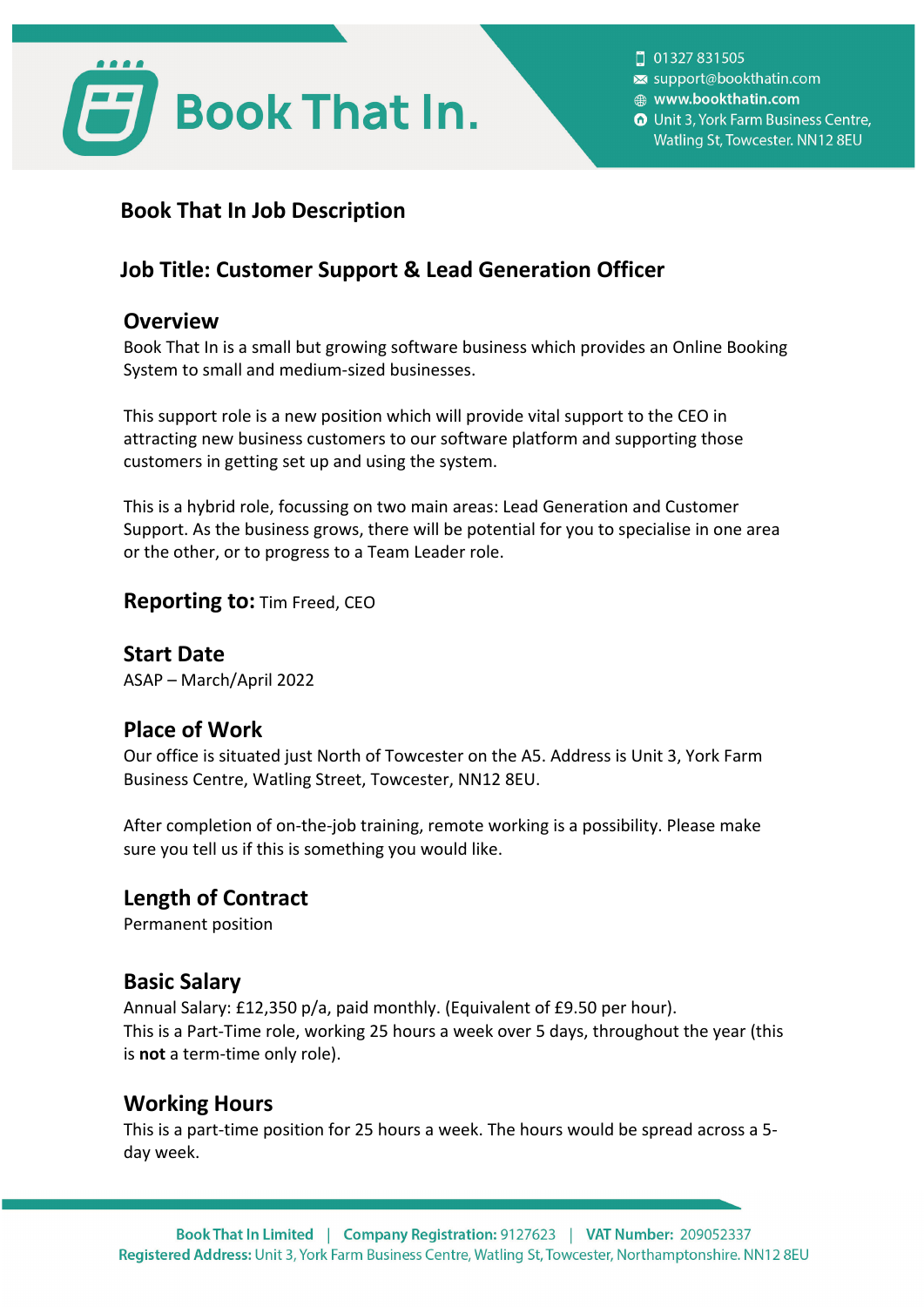*Proposed working hours:* Monday - Friday: 9:15am – 2:45pm, with 30 minutes for lunch.

Overtime may be required to support customers with urgent queries outside of standard office hours, though this always works around school and family commitments. Typically, overtime is paid as 'time off in lieu'.

#### **Holiday Entitlement**

28 days (this includes bank holidays), pro rata.

Certain restrictions apply to holidays: The office is closed over Christmas so some holiday must be taken then.

## **Overview of Duties**

Reporting to the CEO, you will have two main areas of responsibility:

- 1. To support customers in using the Book That In system
- 2. To find and approach prospects for the Book That In system to generate leads and arrange demos.

## **Support Duties**

Book That In customers typically ask for support with technical questions about how to set up and/or use our booking system.

We pride ourselves on our high levels of customer support, endeavouring to reply to queries as swiftly as possible, in a friendly and effective manner.

You will support our customers by answering their questions through a variety of methods, including video, email, phone, online chat, Messenger and Helpdesk.

You will also be responsible for:

- a) Delivering our done-for-you set up service.
- b) Creating training video tutorials
- c) Preparing written step-by-step tutorials
- d) Updating our online helpdesk

## **Lead Generation Duties**

You will be targeted to generate an agreed number of leads each month. These leads will typically be business owners who will be looking to implement an online booking system for their business, or switch to a new and better system than their current solution.

Your goal will be to generate a steady stream of new prospects, who will either book a demo of the system, or create an account and set themselves up on the system.

You will generate leads in a number of ways:

- Approaching new (cold) prospects by phone, email and social media
- Approaching warm prospects by phone, email and social media for example, people who have created an account but never taken any bookings.